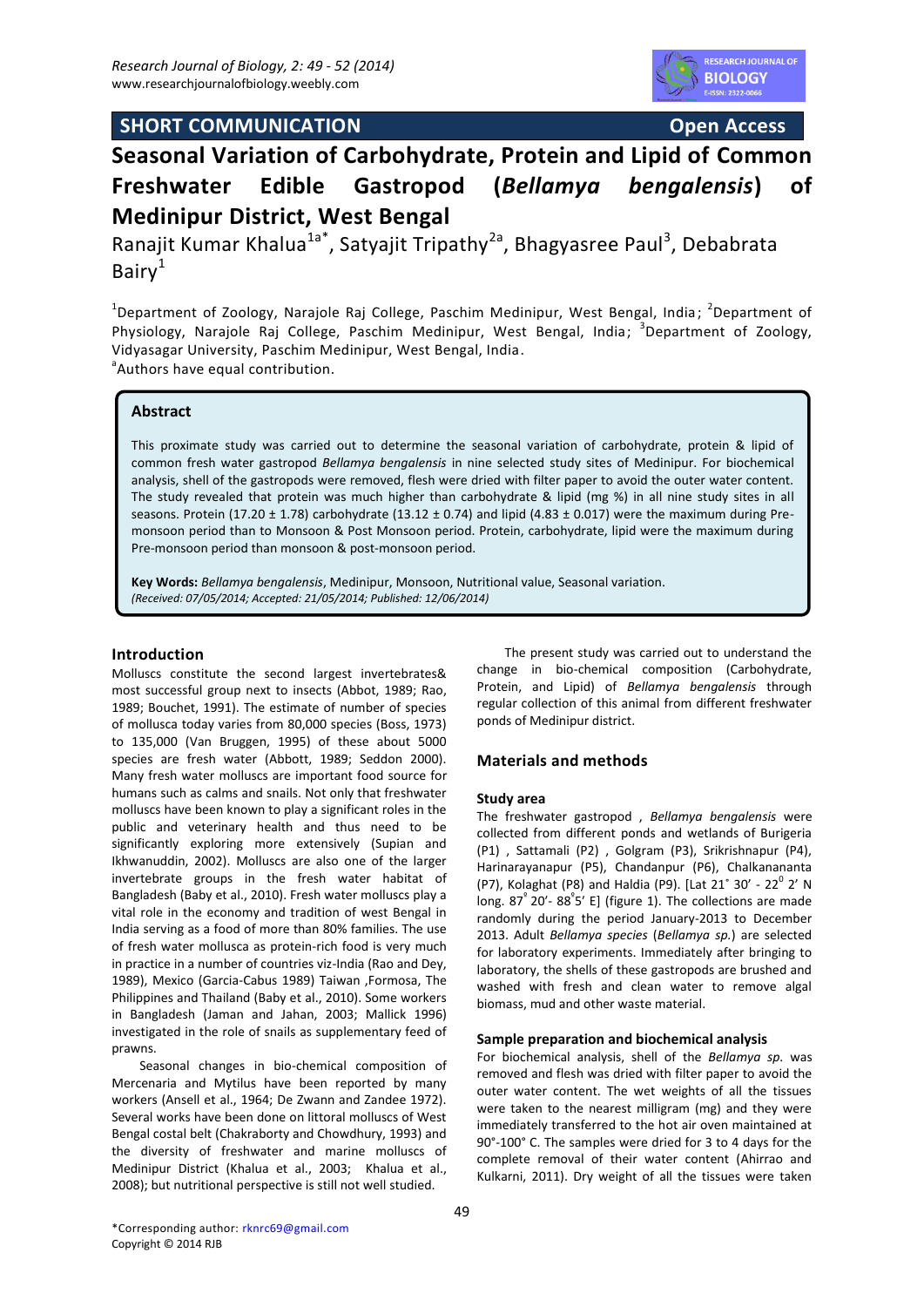when all the moisture was removed and no further change in the weight of the dried tissue was noticed. The dried material was powdered and used for analysis.

For biochemical estimations, dry powder was used and its weight was kept practically constant through the experimental work. Carbohydrate was estimated by Kemp et.al. (1954) method, protein was estimated by Lowry et.al. (1951) method and lipid were evaluated by Barns and Blackstock (1975) method.



**Figure 1.** Map of Study area, Medinipur, West Bengal, India.

## **Statistical analysis**

The data were expressed as mean  $\pm$  SEM, n=6. The analysis was performed (using a statistical package, Origin 6.1, Northampton, MA 01060 USA) with One-way ANOVA tests, p< 0.05 as a limit of significance.

## **Results**

#### **Protein**

The estimated protein of *Bellamya sp.* has been shown in figure 2. Among the nine selected study sites the protein content in the flesh of *Bellamya sp.* ranging (8.79±0.15) to (17.20 ±a 1.78). It was observed that protein was maximum (17.20  $\pm$  1.78) during pre-monsoon (March – June). It was further noted that the protein content in remained maximum in study site  $P_3$  respectively. The present study revealed that in monsoon protein ranged from (10.23  $\pm$  0.27) to (16.98  $\pm$  1.07); during post-monsoon it varied from (8.79  $\pm$  0.15) to (15.55  $\pm$  0.99) and premonsoon the  $P_3$  due to presence of large number of small Nymphea.



**Figure 2.** The graphical presentation represents the protein value of *Bellamya bengalensis* of different study areas of Medinipur, West Bengal. The data has been expressed as Mean±SEM ; N=6 of each study area.

#### **Carbohydrate**

The analysis of nutrients from the flesh of *Bellamya sp.* results that molluscs are cheap source of protein and as a source of carbohydrate also. Flesh of *Bellamya sp.* contains moderate amount of carbohydrate. The present study revealed that during pre-monsoon period carbohydrate was maximum (13.12  $\pm$  0.74) and during post-monsoon it was minimum (5.034  $\pm$  0.57). There was very little variation of carbohydrate content between monsoons, and post-monsoon. In pre-monsoon the carbohydrate was maximum (13.12  $\pm$  0.74) in study site P<sub>2</sub> and minimum in study site  $P_8$  (7.09  $\pm$  0.54) (figure 3).



**Figure 3.** The graphical presentation represents the carbohydrate value of *Bellamya bengalensis* of different study areas of Medinipur, West Bengal. The data has been expressed as Mean±SEM ; N=6 of each study area.

## **Lipid**

The flesh of *Bellamya bengalensis* contain very little amount of lipid. The present study indicated that the lipid content of flesh showed the very small seasonal variation. Lipid was maximum during pre-monsoon and minimum during post-monsoon and moderate amount during monsoon. During pre-monsoon, the lipid was maximum in study site  $P_2$  (4.83±0.01) and  $P_1$  (4.57±0.57) and minimum in study size  $P_5$  (2.14 $\pm$ 0.07). During post-monsoon it was maximum in study site  $P_3$  (2.00±0.06) probably due to the presence of large number of Nymphea and very low in study size  $P_8$  (0.89 $\pm$ 0.06) due to thermal pollution. During monsoon lipid was the maximum in study site  $P_q$ (1.67±0.26) (figure 4).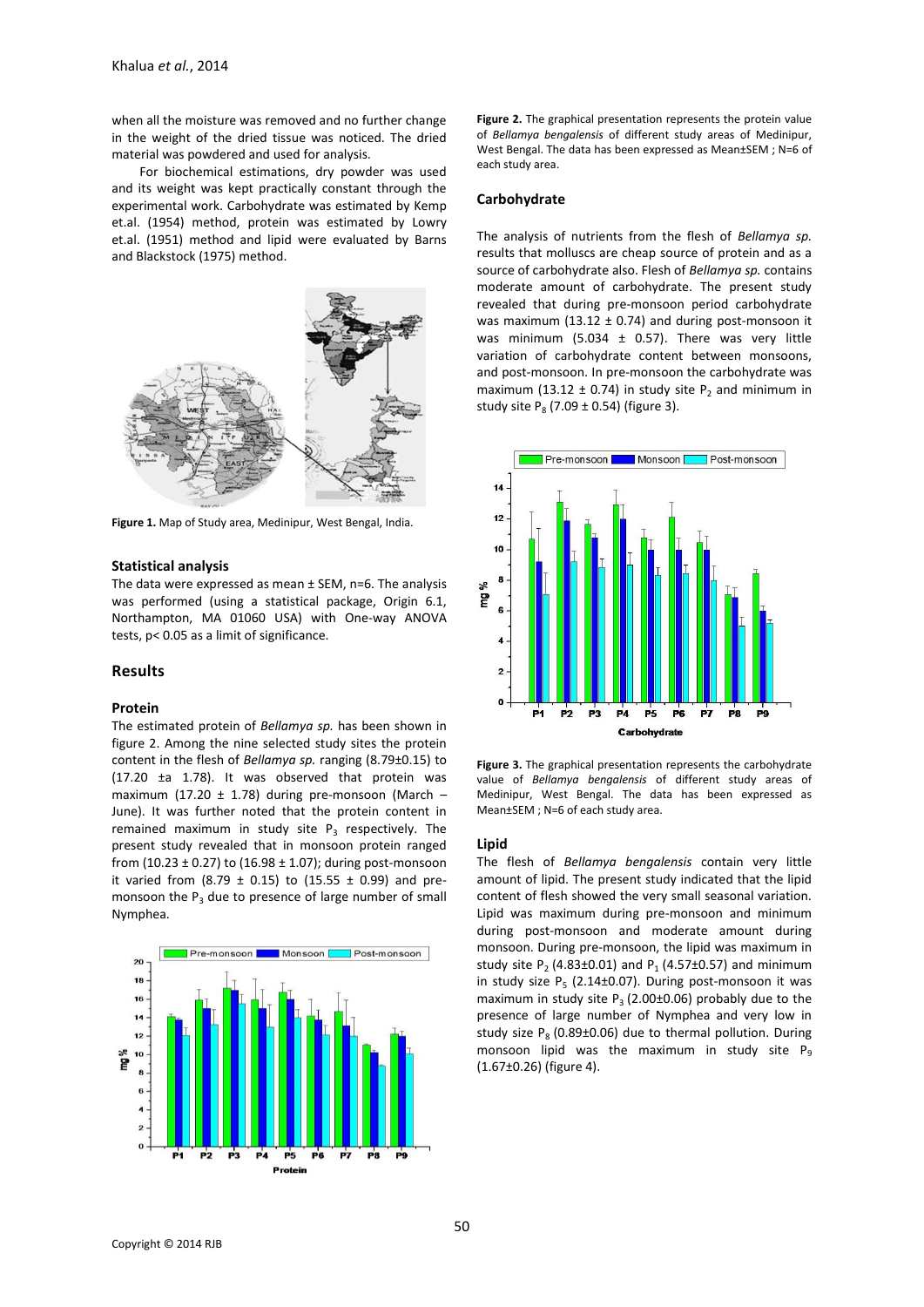

**Figure 4.** The graphical presentation represents the lipid value of *Bellamya bengalensis* of different study areas of Medinipur, West Bengal. The data has been expressed as Mean±SEM ; N=6 of each study area.

## **Discussions**

Enormous literature is accessible on the toxicity of heavy metals, organ pesticides and insecticides etc. in different aquatic animals related to effect on biochemical constituent levels in different tissues of animals but not so far on seasonal variation. Hence the present study was carried out to evaluate the changes during the seasonal variation on nutritional value of *Bellamya bengalensis* in different area. The present investigation also showed that these gastropods exhibit total protein, carbohydrate and lipid in pre-monsoon period were maximum due to favorable environmental condition in summer.

It was observed that in study site  $P_8$  the protein was lower due to the effect of thermal and fly as pollution of Kolaghat Thermal Power Station as well as it was indicated that study site  $P_9$  the protein was comparatively less than rest study areas' due to environmental pollution of Haldia Petrochemicals, Indian Oil Corporation, Mitsubishi etc. and other industries. Other study sites i.e.  $P_1$  -  $P_7$ , the protein content is comparatively high due to less environmental pollution and stress. During pre-monsoon the protein was the maximum as the water level of pond decreased and less activity of the snail and also the effect of environmental temperature.

During monsoon carbohydrate was maximum in study site  $P_4$  (12.02  $\pm$  0.94) probably due to the presence of large number of *Pisita*, and minimum in study site  $P_9$  (6.01  $\pm$ 0.32) and  $P_8$  probably due to the industrial pollution of Haldia and environmental Pollution by Kolaghat Thermal Power Station. In post-monsoon study site  $P_2$ carbohydrate was maximum (9.23  $\pm$  0.65) and minimum in study site  $P_8$  (5.03  $\pm$  0.57). At a glance carbohydrate showed small variation in the entire study site during monsoon and post-monsoon season.

The present study revealed that there was a significant variation in the bio-chemical composition in the flesh of *Bellamya* according to seasonal change. The organic substances like carbohydrate, protein and lipid play a key role in different metabolic activities. Protein is the main organic nutrient that serves as the structural part of different body tissues. The present study showed that

protein was maximum during summer season i.e. in the pre-monsoon and very minimum during post-monsoon, probably due to the variation of environmental temperature. It was observed that protein, lipid and carbohydrate were low in post-monsoon probably due to sedentary life without much activity. Similar results were observed by Pandit (2005) in *Lamellidens marginalis* of Godavari River. The lipid was found to be more during summer season as due to exposure of mantle and foot to high temperature in summer season .Similar results was observed by Shaikh (2011). The present study revealed that in energy conservation the organism would be expected to make compensatory adjustment to both the components of energy gain and energy loss in the fate of changes in the environmental conditions (Vedpathak, 1989).

## **Conclusion**

The present study may conclude that the nutrient i.e. protein, carbohydrate and lipid content in the flesh of *Bellamya bengalensis* showed the great seasonal variation and were correlated with the changes in environmental factors and aquatic macrophytes also. However, further study is necessary for evaluation of such variation by molecular study.

## **Acknowledgement**

The authors are grateful to the Narajole Raj College, Medinipur, West Bengal, India for providing the facilities to execute these studies. Authors acknowledge the help, received from the director and scientists of Zoological Survey of India, Kolkata for identification of species. Authors are thankful also to UGC, Govt. of India, India for funding.

## **References**

- Abbott TR. 1989. Compendium of land shells. A full-color guide to more than 2,000 of the World's terrestrial shells. American Malacologists, Inc., Melbourne, FL and Burlington, MA. p. 240.
- Ahirrao DV and Kulkarni AB. 2011. Sublethal Stress of Pyrethroids on Biochemical Contents in Prostate Gland of a Freshwater Snail, Bellamya bengalensis. Journal of Experimental Sciences, **2**(3) 01-03.
- Ansell AD, Loosmore FA, Lander KF. 1964. Studies on the hard shell calm, Mercenaria mercenaria , in British waters: Seasonal cycle in condition and biochemical composition. J. Appl. Ecol. **1**:83-95.
- Baby RL, Hasan I, Kabir KA, Naser MN. 2010. Nutrient analysis of some commercially important mollusks of Bangladesh. Journal of Scientific Research, **2**(2): 390- 396.
- Barns H and Blackstock J. 1973. Estimation of lipids in marine animals and tissues. Detailed investigation of the sulphovanilline method for total lipids. Journal of Experimental Marine Biology and Ecology, **12**: 103- 115.
- Boss KJ. 1973. Critical estimate of the number of recent Mollusca. Occas Pap.Molluscs, **3**:81-135.
- Bouchet P. 1991. Extinction and preservation of species in tropical world. What future for Molluscs? American Malacologists. **20**: 20-24.